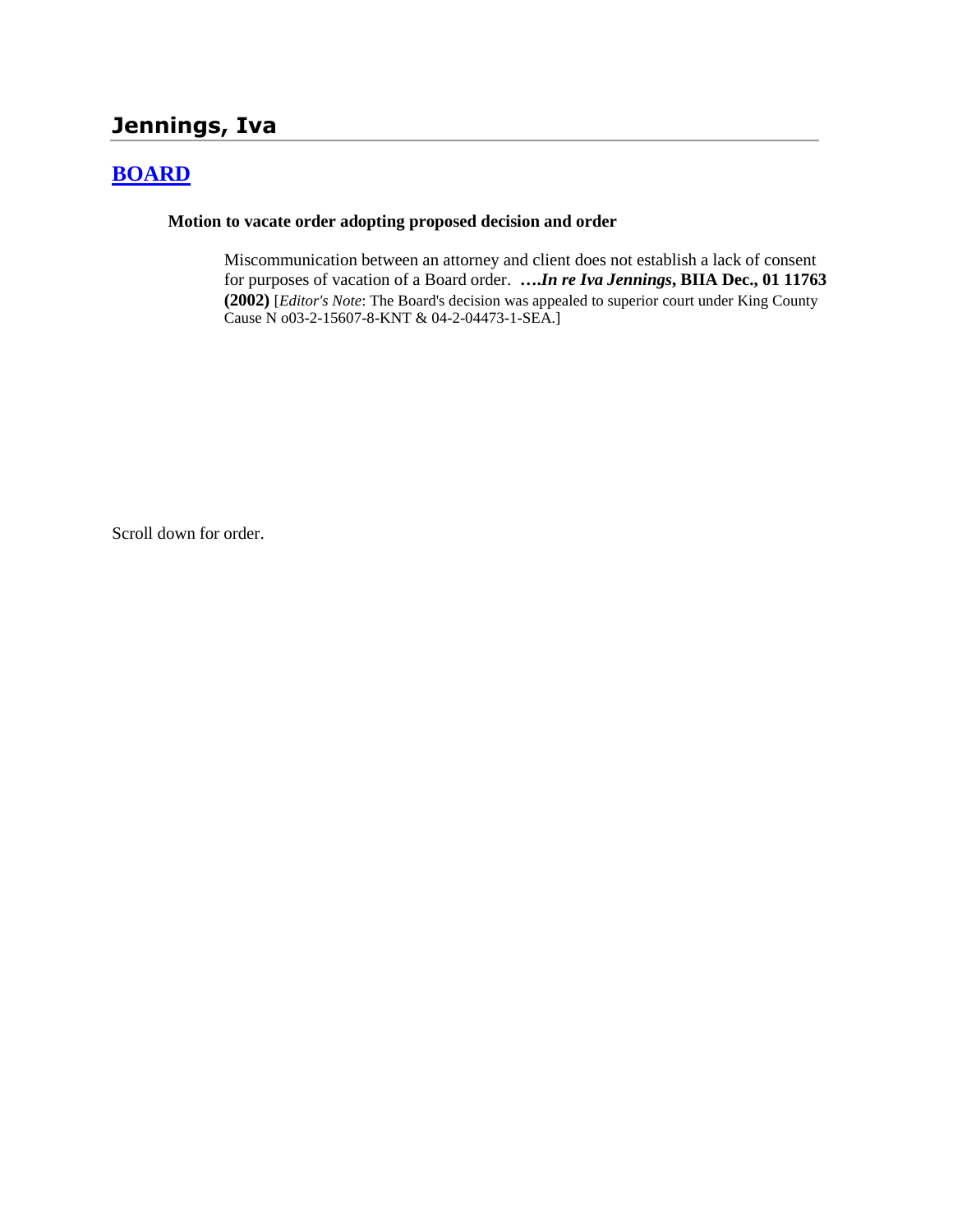### **BEFORE THE BOARD OF INDUSTRIAL INSURANCE APPEALS STATE OF WASHINGTON**

**)**

**) ) )**

**IN RE: IVA N. JENNINGS ) DOCKET NO. 01 11763**

**CLAIM NO. P-819317**

#### **ORDER DENYING MOTION TO VACATE ORDER ADOPTING PROPOSED DECISION AND ORDER**

On March 1, 2001, the claimant Iva N. Jennings, filed a protest and request for reconsideration with the Department of Labor and Industries. On March 9, 2001, the Department forwarded the protest to the Board for treatment as a direct appeal of an order of the Department of Labor and Industries dated January 5, 2001. The order affirmed an order dated October 24, 2000, that assessed an overpayment in the amount of \$8,021.65, which resulted because the claim was rejected. On July 25, 2002, our industrial appeals judge issued a Proposed Decision and Order which affirmed the Department order dated January 5, 2001. On August 29, 2002, having received no petition for review, we issued an Order Adopting Proposed Decision and Order as the final order of the Board.

Thereafter, on September 3, 2002, we received from Ms. Jennings, a request for an extension of time in which to file a petition for review. After our executive secretary notified Ms. Jennings that the request for an extension of time in which to file a petition for review was not timely, Ms. Jennings filed a request to vacate the Order Adopting Proposed Decision and Order, on the basis of CR 60(b)(1) and (b)(4). We provided the Department of Labor and Industries and the employer the opportunity to respond. No response was received. After consideration of the claimant's motion, the records and files contained herein, we determine that the motion must be denied.

In support of her request to vacate the Order Adopting Proposed Decision and Order, Ms. Jennings, acting on her own behalf, indicated that she had been notified by her attorney that there had been a death in his family and that he would not file a timely petition for review on her behalf. He informed her to file a petition for review or an extension of time. She alleges this conversation took place on August 26, 2002. However, it would appear that the last day in which to file a petition for review or an extension of time would have been on or before August 23, 2002.

Her attorney, James Walsh, who is still the attorney of record in this matter, indicated that he had advised Ms. Jennings that he would not file a petition for review; that she indicated that she understood this; and that this conversation took place before the 20-day deadline in which to file a petition for review had elapsed.

It is clear that there is some misunderstanding between Mr. Walsh and his client. We believe it is unnecessary for us to determine the exact nature of these communications between Mr. Walsh and his client. This is because if we accept as true the circumstances ad described by Ms. Jennings, she has not described an occurrence which creates a basis under with the Order Adopting Proposed Decision and Order could be vacated pursuant to CR 60. Mistakes, inadvertence, or misrepresentation by one's attorney does not establish a basis under the rule on which the order can be vacated. *See Morgan v. Burks*, 17 Wn. App 193 (1977).